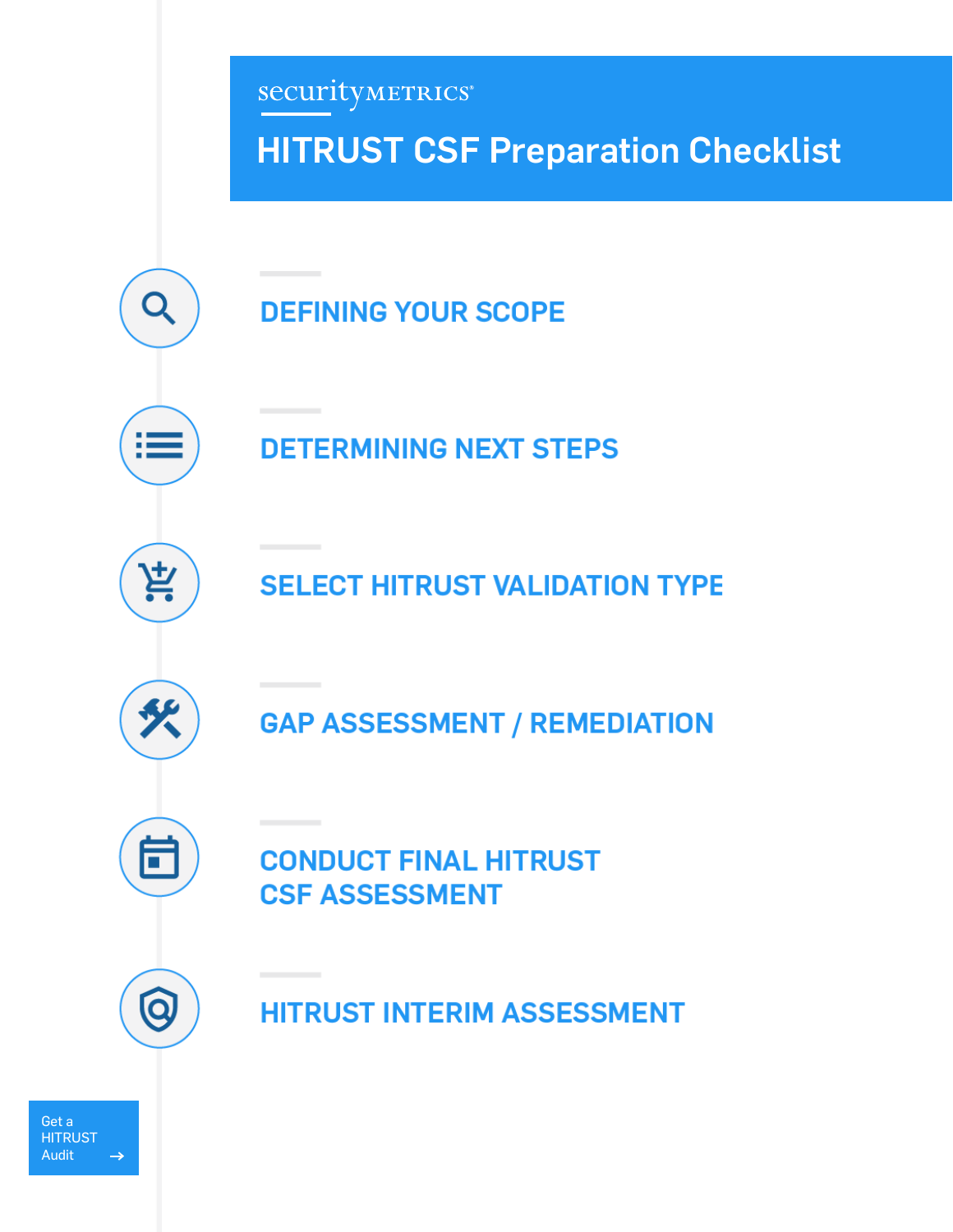### Note:

This handout aims to assist those who are new to HITRUST. This suggested guideline can help you anticipate your HITRUST tasks. This is not a comprehensive handout, your HITRUST certification steps should be addressed based on how your organization handles sensitive data. A complete list of control requirements can be found [here.](https://hitrustalliance.net/product-tool/mycsf/)

### Defining Your Scope

The most important step in conducting any type of data security or privacy assessment is to properly understand and define the scope of the systems, people, and processes involved in receiving, handling, and future movement of the data. If this step is done correctly and thoroughly it will set the stage for a successful HITRUST Assessment.

Define and classify protected information your company obtains or generates (e.g., electronic or other media), such as:

Personally Identifiable Information (e.g., name, address, phone, email, photos)

Demographic information (e.g., race, age, sex)

Medical records (e.g., diagnosis, prescriptions, treatment, research, condition)

Billing Information (e.g., payment info, amounts, SSN, insurance #)

Other sensitive data [\(e.g., PHI, cardholder information\)](https://www.securitymetrics.com/blog/how-much-credit-card-data-do-you-store-its-more-you-think)

Understand how data enters, exits, and moves within your environment

Meet with each department and identify how various types of protected data enter and are used in their environments by asking:

How do business associates communicate with you?

 $\Box$  Are there web pages that collect information?

Is data collected via phone, email, standard mail, fax, data drop, etc.

 $\Box$  Where are staff members that enter/process protected data?

 $\Box$  Do you receive marketing databases of potential customers to reach out to?

Visualize the volume of protected data being collected/processed in each data flow

Diagram all protected data flows within your environment

[Get a](https://www.securitymetrics.com/hitrust)  **HITRUST** [Audit](https://www.securitymetrics.com/hitrust)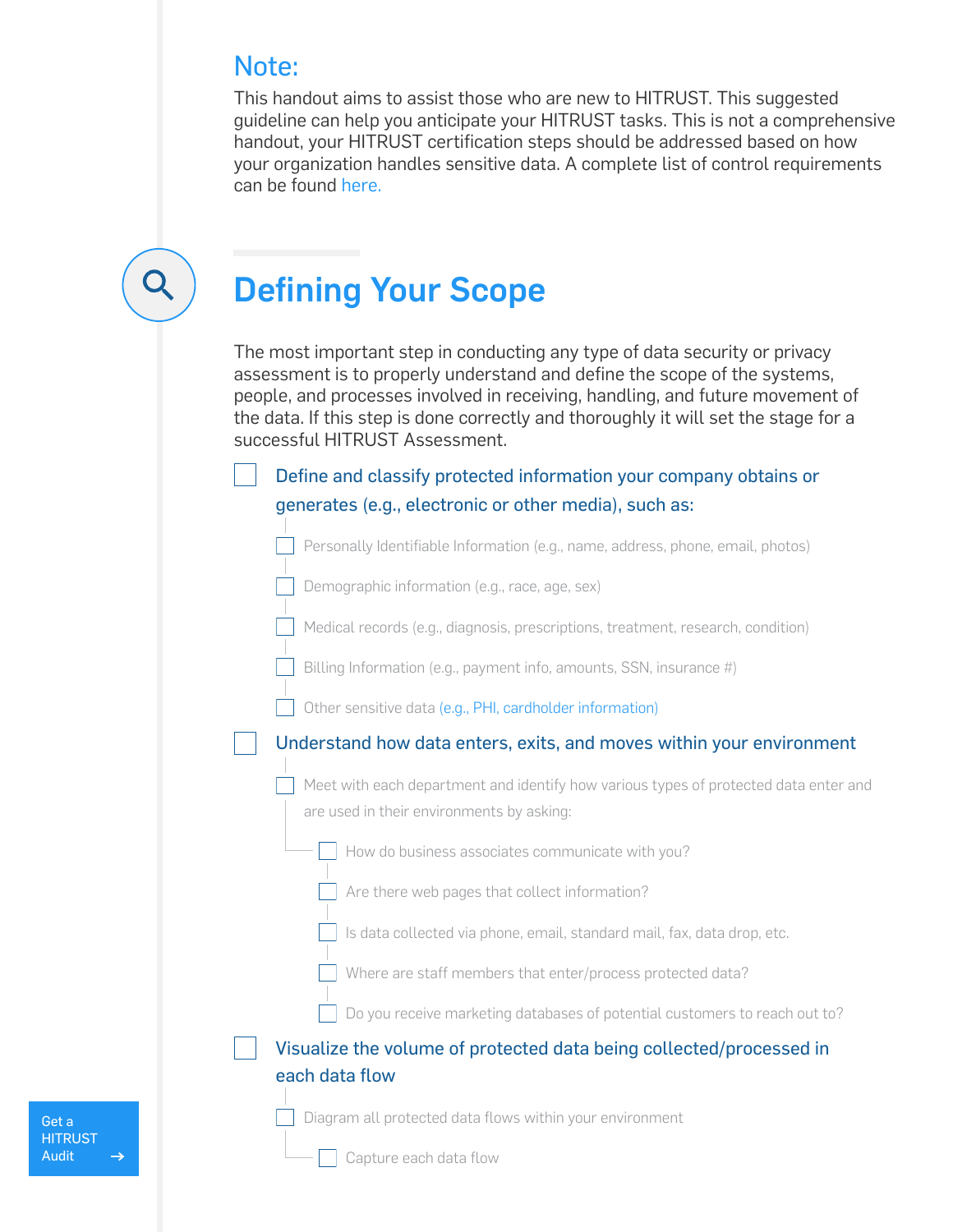| Note which departments are involved                                                                                   |
|-----------------------------------------------------------------------------------------------------------------------|
| Pinpoint which systems the protected data traverses                                                                   |
| Consider backups, recordings, multiple facilities, etc.                                                               |
| Identify how various types of protected data exit your environment                                                    |
| Do you send protected data out of your environment?                                                                   |
| Characterize in what form the data leaves                                                                             |
| Where is the data going?                                                                                              |
| Do you have agreements with entities receiving protected data you send?                                               |
| Recognize what happens to protected data when it leaves your environment by<br>considering these examples:            |
| Data transfer lifecycle to business associates/third parties                                                          |
| Is data protected during any motion (physical or electronic)? How?                                                    |
| Is the data leaving limited to the minimum necessary information?                                                     |
| Recycling companies / Document disposal                                                                               |
| Trash bins on computers                                                                                               |
| Review system inventories for accuracy and completeness                                                               |
| Identify servers, network gear, workstations, etc.                                                                    |
| Specify the purpose of the hardware and software you use to handle protected informa-                                 |
| tion by asking these questions:                                                                                       |
| How many mobile devices do you have, and who owns them?                                                               |
| Are the attributes of your hardware/software in use tracked? (e.g., versions)                                         |
| Document where protected data is stored in your environment, including<br>electronic and physical locations, such as: |
| Servers                                                                                                               |
| Workstations/computers                                                                                                |
| Networked medical devices                                                                                             |
| Laptops                                                                                                               |
| Operating systems (e.g., logs, usernames)                                                                             |
| Applications                                                                                                          |
|                                                                                                                       |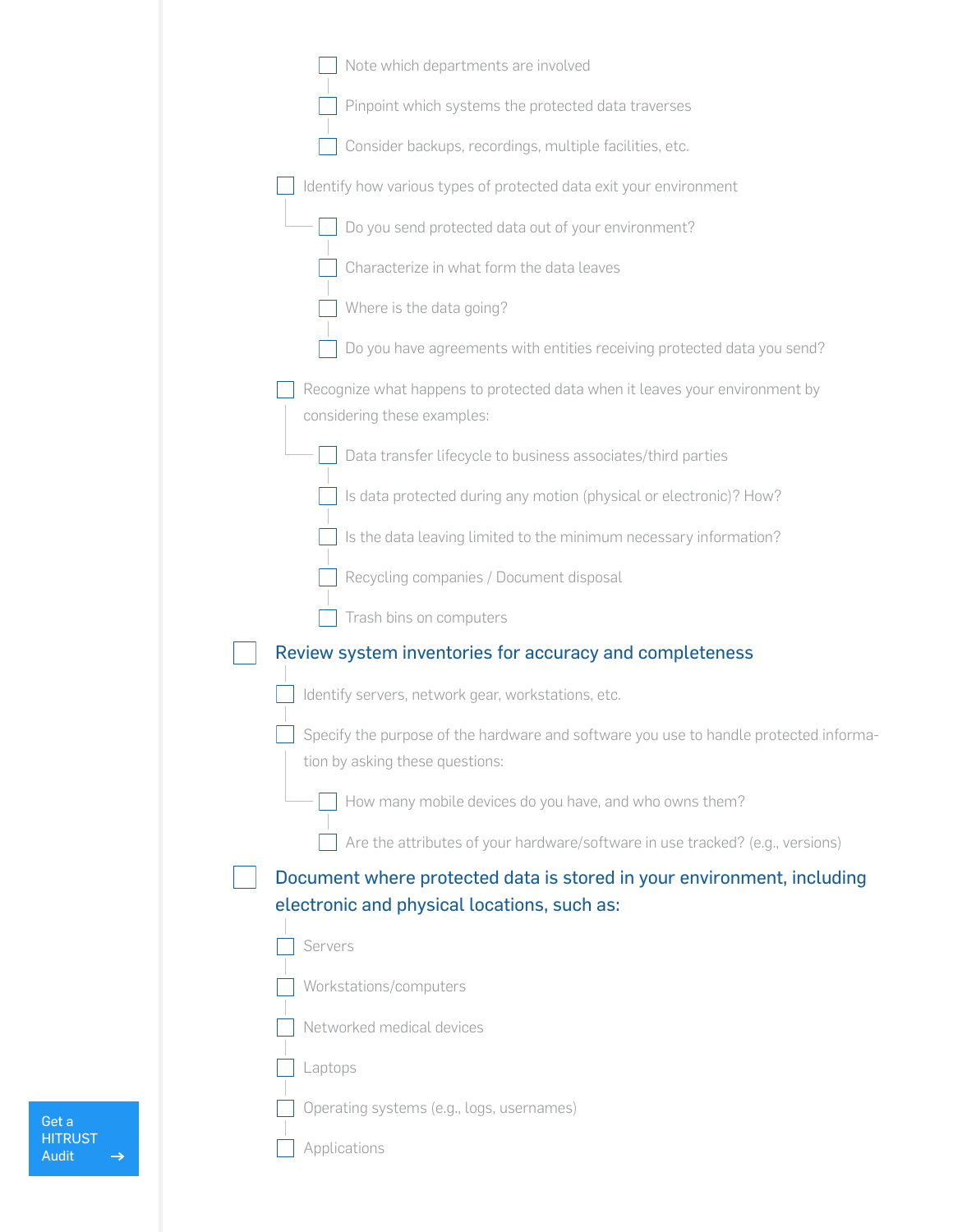| $\Box$ Encryption software |  |
|----------------------------|--|
|                            |  |

|  | Filing cabinets |
|--|-----------------|
|--|-----------------|

Personal or company-owned mobile devices

| Calendar software |  |
|-------------------|--|
|-------------------|--|

| ٠                               |  |
|---------------------------------|--|
| the contract of the contract of |  |



## Determining Next Steps

Now that you know where your data is and what it is doing throughout your environment, you need to confidently decide the right path for your data security/ privacy and full compliance to the HITRUST standards.

If you are committed to, or required to become fully HITRUST validated and certified, you can proceed to the "Select HITRUST Validation Type" section of this checklist.

If you are not quite ready to commit to the cost of the MyCSF portal but want to progress towards better security and privacy for your organization, go to the "Healthcare Security Foundation" section at the bottom of this checklist.



# Select HITRUST Validation Type

Now that you have chosen to go through the formal HITRUST CSF pathway, it is important to determine the type of HITRUST validation you want to work towards. It may be that you start with one and move to another during this process.

#### Contact HITRUST to purchase access to MyCSF portal

Upload the necessary documents for your HITRUST Assessment

Review the specific requirements and align your organization's goals accordingly

Complete scoping exercise in MyCSF portal to prepare for questions about:

**Organization size** 

Number of applications that use protected data

Number of transactions that occur with protected data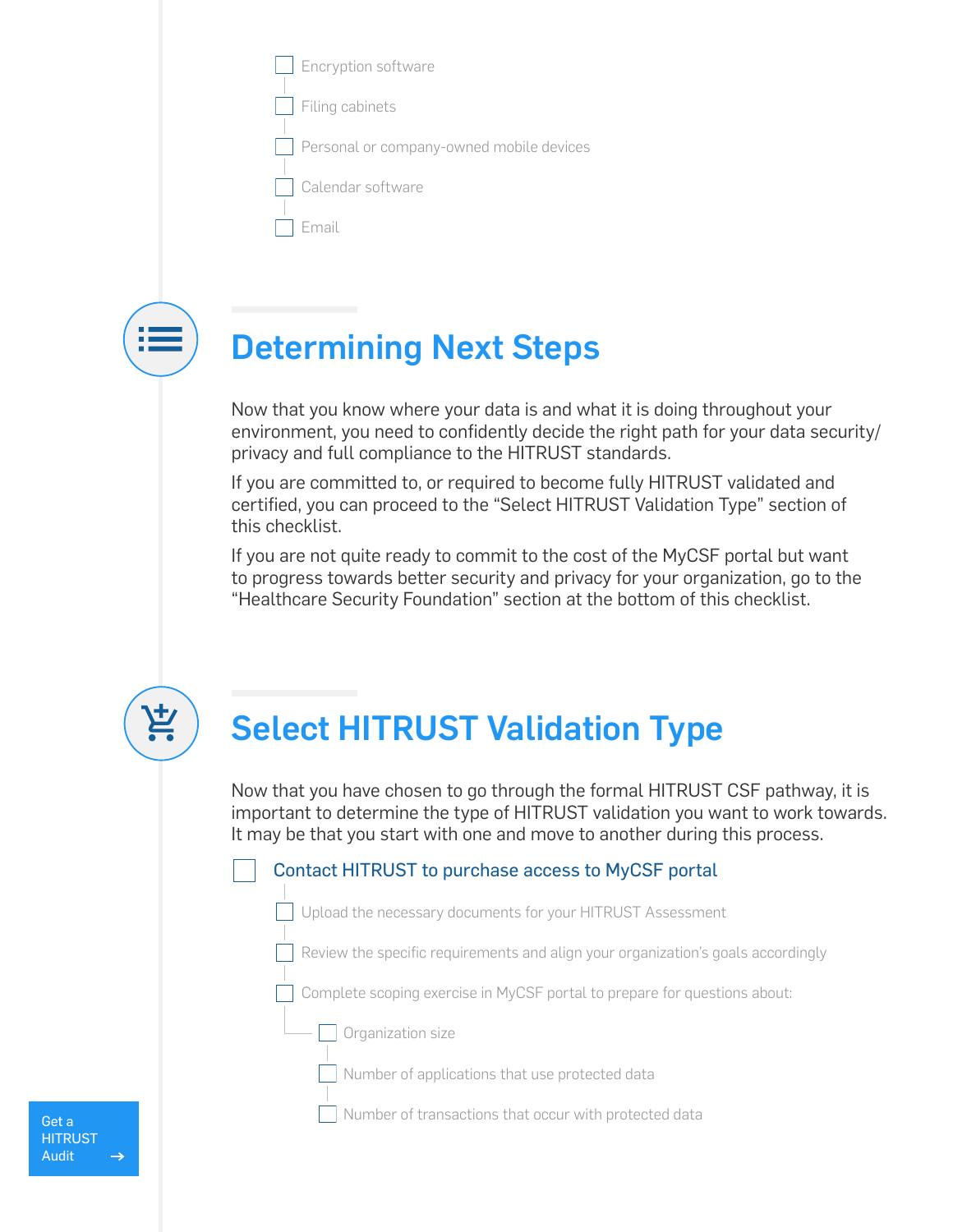Examine your scope and organizational capabilities

| $\Box$ Determine which key business stakeholders can facilitate the adoption of the |
|-------------------------------------------------------------------------------------|
| HITRUST CSF within your organization                                                |

| Decide which type of HITRUST Assessment that you will prepare                                                                                                                                                   |
|-----------------------------------------------------------------------------------------------------------------------------------------------------------------------------------------------------------------|
| for, including:                                                                                                                                                                                                 |
| <b>HITRUST Readiness Assessment</b>                                                                                                                                                                             |
| Consider this assessment type if your main goal is to identify security gaps before<br>paying another company to do a HITRUST CSF Validated Assessment                                                          |
| Use MyCSF portal to complete your readiness assessment                                                                                                                                                          |
| Work with a HITRUST consultant to check your work                                                                                                                                                               |
| <b>HITRUST CSF Validation Assessment</b>                                                                                                                                                                        |
| Consider this assessment type if you'd like to become HITRUST CSF Validated,<br>which entails working with a certified assessor to verify that security controls<br>are in place                                |
| Use MyCSF Portal to record your status                                                                                                                                                                          |
| Engage a HITRUST CSF external assessor                                                                                                                                                                          |
| External assessor gathers evidence and forms opinion and enters that into<br>MyCSF portal                                                                                                                       |
| If you fail your HITRUST CSF Validation, consider next steps                                                                                                                                                    |
| If you qualify, consider continuing on to be HITRUST CSF Certified                                                                                                                                              |
| Submit data on MyCSF portal to HITRUST for validation<br>and certification                                                                                                                                      |
| <b>HITRUST CSF Certified</b>                                                                                                                                                                                    |
| Consider this assessment type if you want to become HITRUST CSF Certified, which<br>entails working with a certified assessor to individually review and score each of your<br>organization's security measures |
| Use MyCSF Portal to record your status                                                                                                                                                                          |
| Engage a HITRUST CSF external assessor                                                                                                                                                                          |
| External assessor gathers evidence and forms opinion and enters that into<br>MyCSF portal                                                                                                                       |
| Submit data on MyCSF portal to HITRUST for validation and certification                                                                                                                                         |

[Get a](https://www.securitymetrics.com/hitrust)  [HITRUST](https://www.securitymetrics.com/hitrust)  [Audit](https://www.securitymetrics.com/hitrust)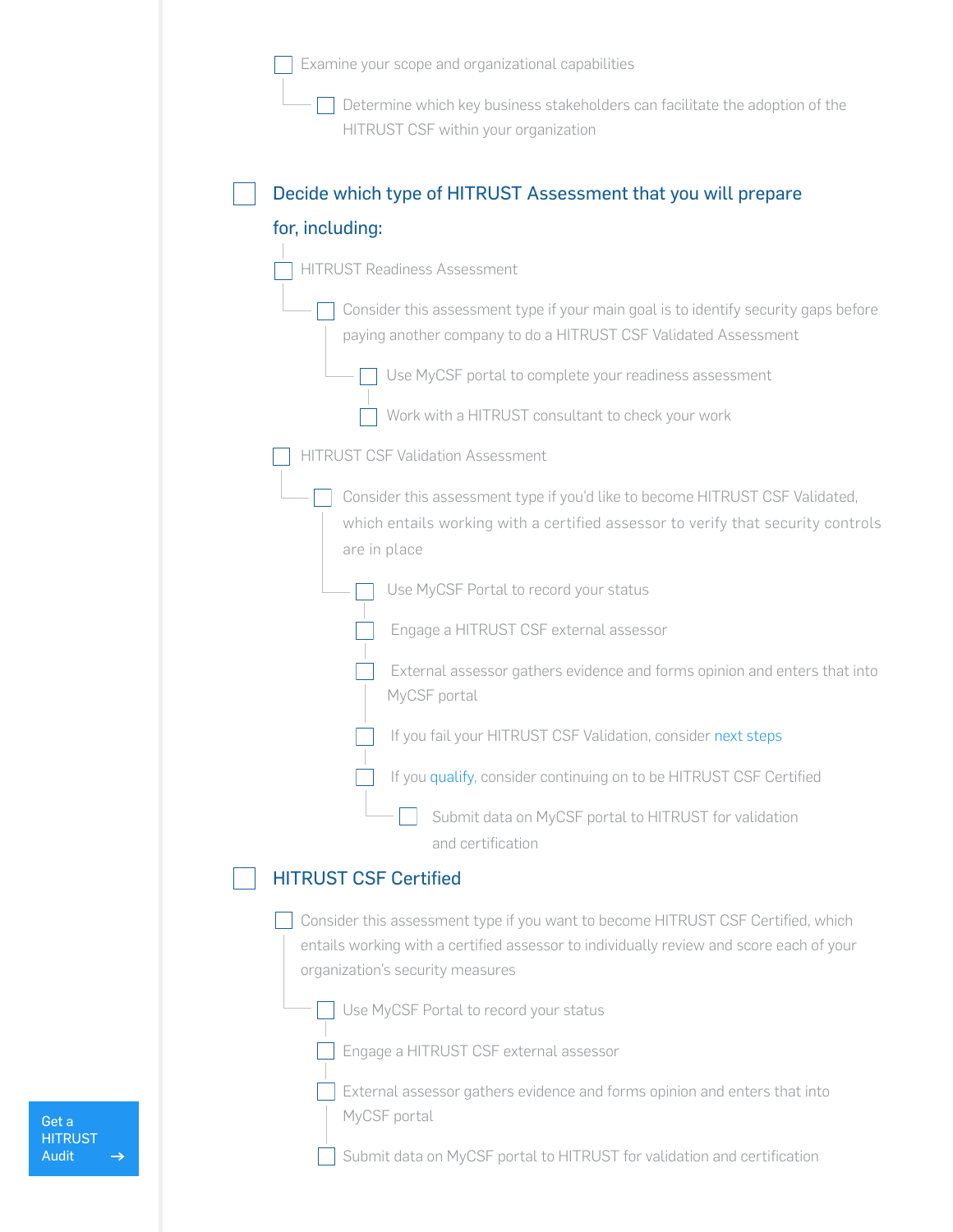

### Gap Assessment / Remediation

No matter what type of HITRUST Assessment is chosen it is a good idea to evaluate the maturity of your processes against your set of HITRUST controls. This can be done by conducting a gap assessment and remediating any negative findings before completing your HITRUST process.

| Choose who will conduct your HITRUST Assessment: |                                                                                                             |  |  |  |
|--------------------------------------------------|-------------------------------------------------------------------------------------------------------------|--|--|--|
|                                                  | Internal resources can be used to conduct a HITRUST Readiness Assessment                                    |  |  |  |
|                                                  | HITRUST CSF external assessor(s) will conduct the gap assessment for a validated<br>or certified assessment |  |  |  |
|                                                  | Conduct a gap assessment against all controls determined in the<br><b>MyCSF</b> portal                      |  |  |  |
|                                                  | Remediate any findings that were identified during your gap assessment                                      |  |  |  |
|                                                  | Plan for issues that will take more time, such as properly implementing data encryption                     |  |  |  |

Resolve high-risk issues first

Work with your internal team or third-party assessor to ensure controls have been implemented as intended to comply with HITRUST CSF



## Conduct Final HITRUST CSF Assessment

Once you've conducted a gap assessment and made the necessary remediation changes, it's time to conduct the final HITRUST CSF Assessment.

Ensure that you have made all changes to documentation (i.e., policy and procedures)

Certify that you can demonstrate that all policies and procedures have been in place for at least 90 days



Work with internal staff or HITRUST CSF Assessor firm to record responses in MyCSF portal for each control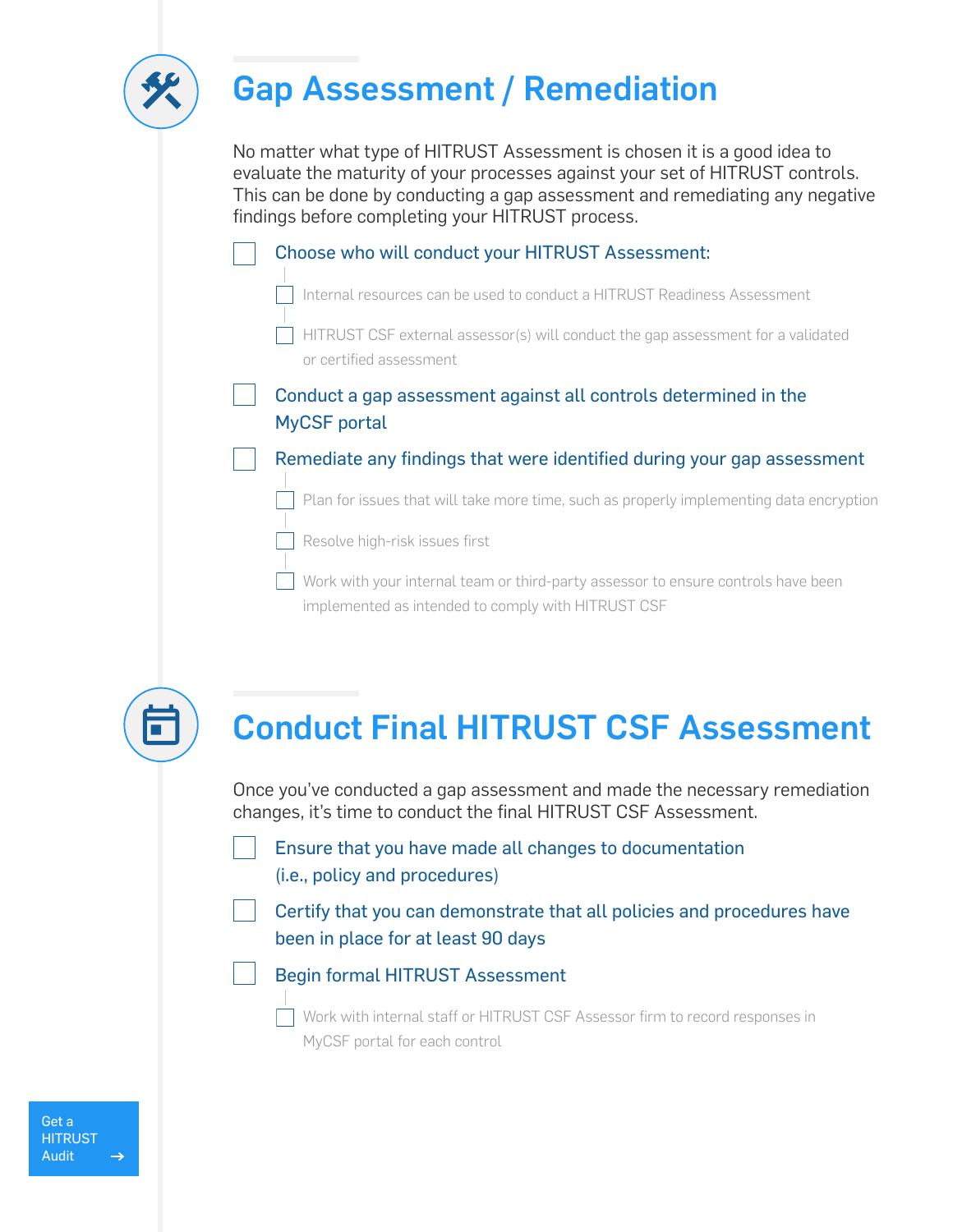Assign a score to it based on your own evaluation of your compliance

Must evaluate each control in accordance with the HITRUST CSF scoring rubric

Upload your evidence to the portal as needed

Finalize details with HITRUST to receive your final report

| An interim assessment will be required if you have chosen to conduct a HITRUST<br>CSF Certified assessment (which is valid for two years). This will be due at the<br>one year mark after your first certified assessment. |
|----------------------------------------------------------------------------------------------------------------------------------------------------------------------------------------------------------------------------|
| Plan for the required interim assessment at your one-year mark                                                                                                                                                             |
| Engage HITRUST assessor to conduct your interim assessment                                                                                                                                                                 |
| Be aware that your interim assessment will be created by HITRUST and will be<br>available for 120 days before your one-year anniversary date                                                                               |
| Submit interim assessment                                                                                                                                                                                                  |
| Maintain compliance throughout your two years                                                                                                                                                                              |

Additional Preparation: Healthcare Security Foundation (HSF) Assessment

This is a general "best practice" security and privacy assessment that is based on the popular CIS Controls and HIPAA rule privacy guidelines. Controls contained in this foundational assessment will help a company establish industry-standard security and privacy practices as you prepare for a full HITRUST Assessment.

Work with your assessor to conduct a gap assessment that will check your current security and privacy controls to the HSF requirements

|  | Remediate deficiencies |  |
|--|------------------------|--|
|  |                        |  |

- Conduct final HSF Assessment
	- Review your results